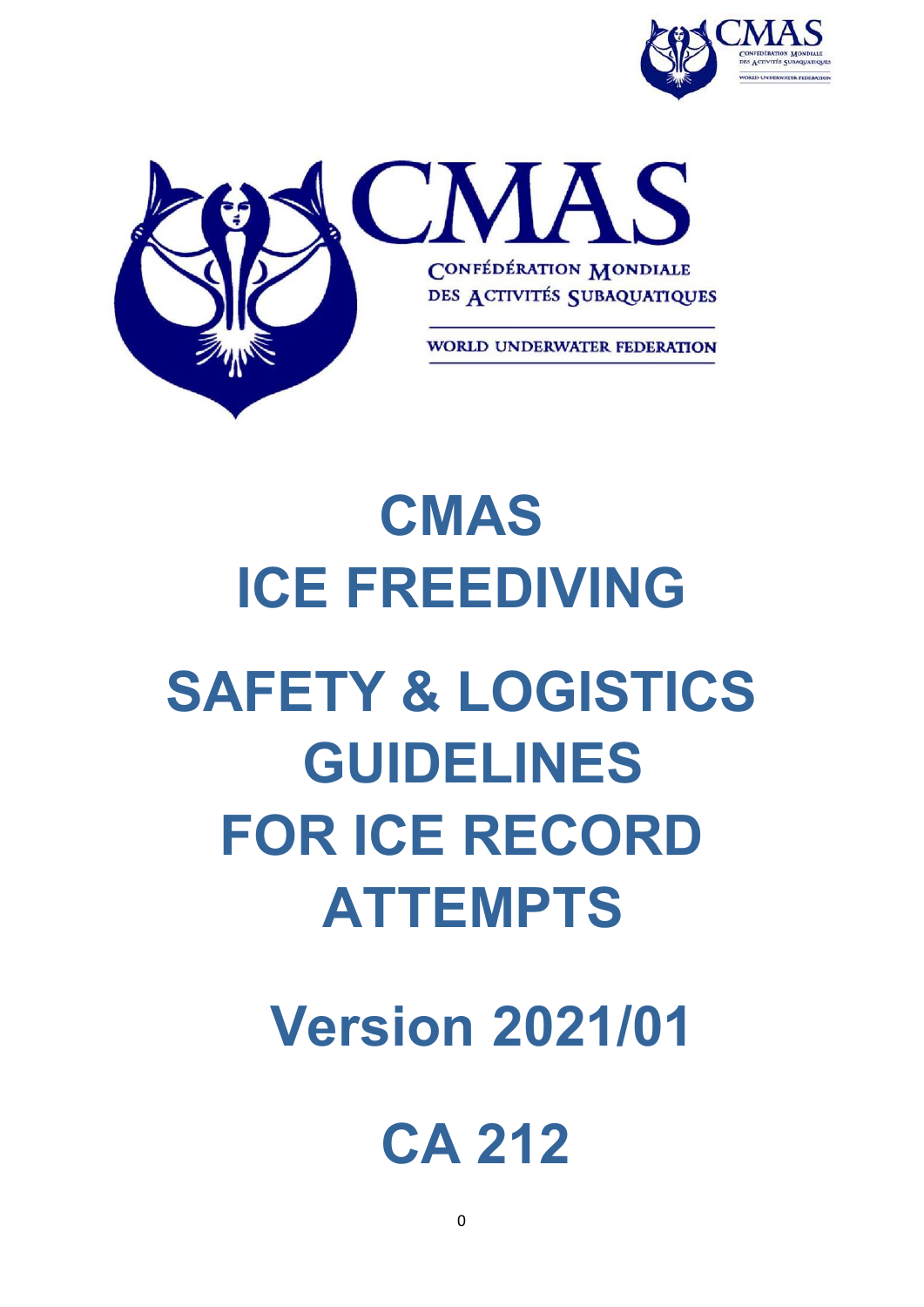

CMAS Safety and logistics guidelines for freediving world record attempts under ice 2021/01

This document has been elaborated reviewed and edited by Antero Joki (FIN), on the basis of the document of CMAS freediving commission safety guidelines which was edited by Tolis Bellos (GRE), Michele Geraci (ITA), Michele Tomasi (ITA), Natalia Zarkhova (UKR) and A. Ponche (FRA).

# 1. Table of contents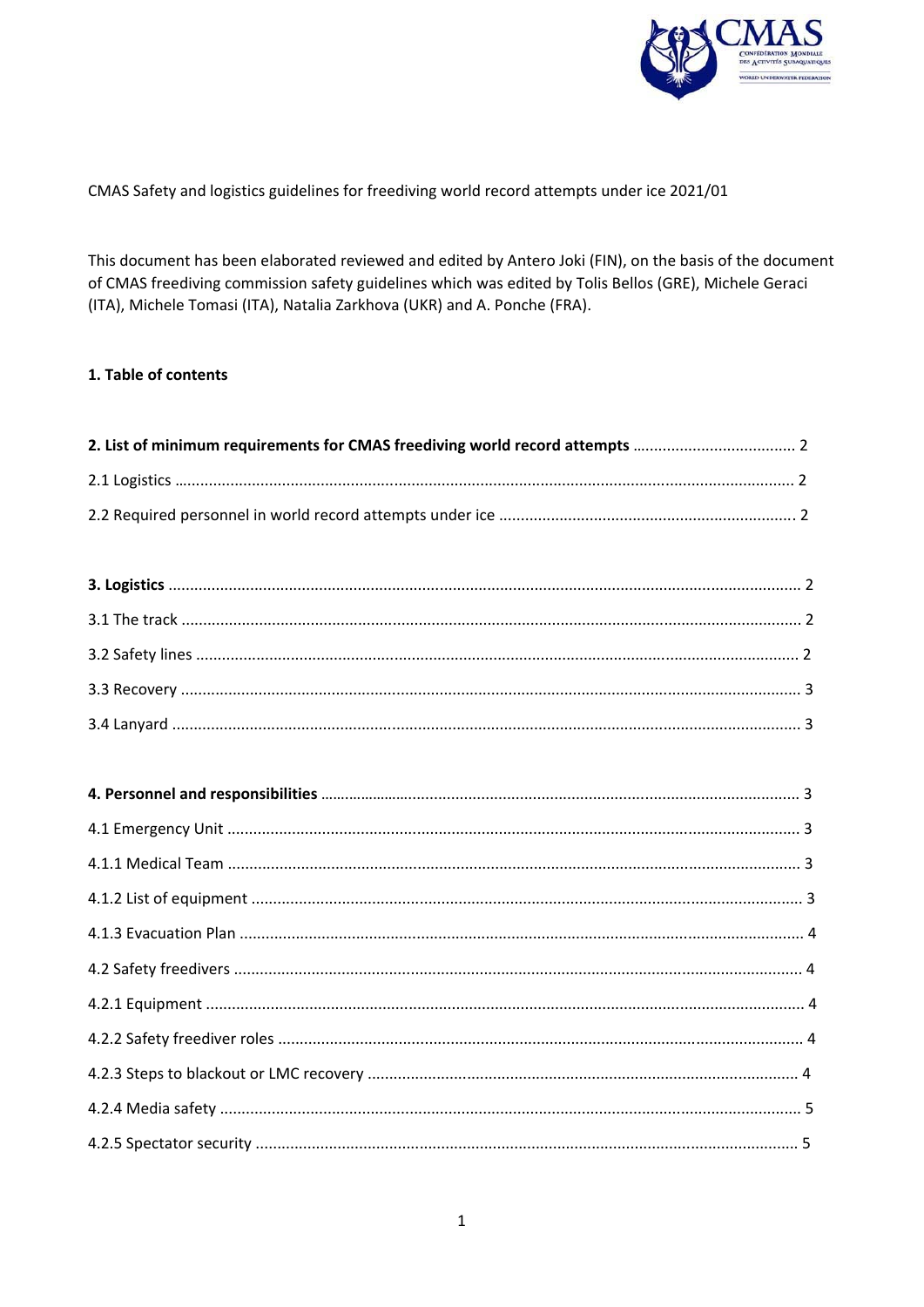

# **2. List of minimum requirements for CMAS freediving world record attempts under ice**

#### 2.1 Logistics

- Video system
- Underwater drone (ex : diveye) following the athlete during all the performance, not mandatory only recommendation.
- Surface cameras to record start and surface exit protocol.
- Evacuation sled or similar ready to send a freediver in need to the closest hospital according to the evacuation plan

# 2.2 Required personnel in world record attempts under ice

- Chief Judge
	- o Head of logistical coordination with the help of competition organizer
	- o Validate surface protocol and validity of the attempt
- Doctor
	- o Doctor with CPR certification
	- o Medical assistant
- Surface Camera Operator
	- o Manage the official cameras to record surface and exit protocols
	- o Download footage for judges
	- o Charges all batteries and transport equipment to and from the dive site
- Safety free diver team composed of the necessary amount of freedivers (maximum distance to each safety diver to cover under ice must not exceed 20 m) plus an additional safety for safety diver's safety
	- o Each safety free diver must have experience from under ice freediving

#### **3. Logistics**

3.1 The track i.e. holes on the ice

 The track has to be straight without any turns with a minimum depth of 5 meters. Maximum distance between the holes is 20 meters, which is also the maximum distance one safety diver can cover.

#### 3.2 Safety lines

 There must be two safety lines under the ice: one for the lanyard of the athlete and one for the lanyards of the safety divers. Use of a lanyard on every dive is mandatory.

#### 3.3 Recovery

- In case of a problem safety divers will escort the athlete to the nearest hole where more help will be available
- There must be one extra safety in wetsuit on the surface ready to dive in case the athlete needs help or the safety diver needs assistance.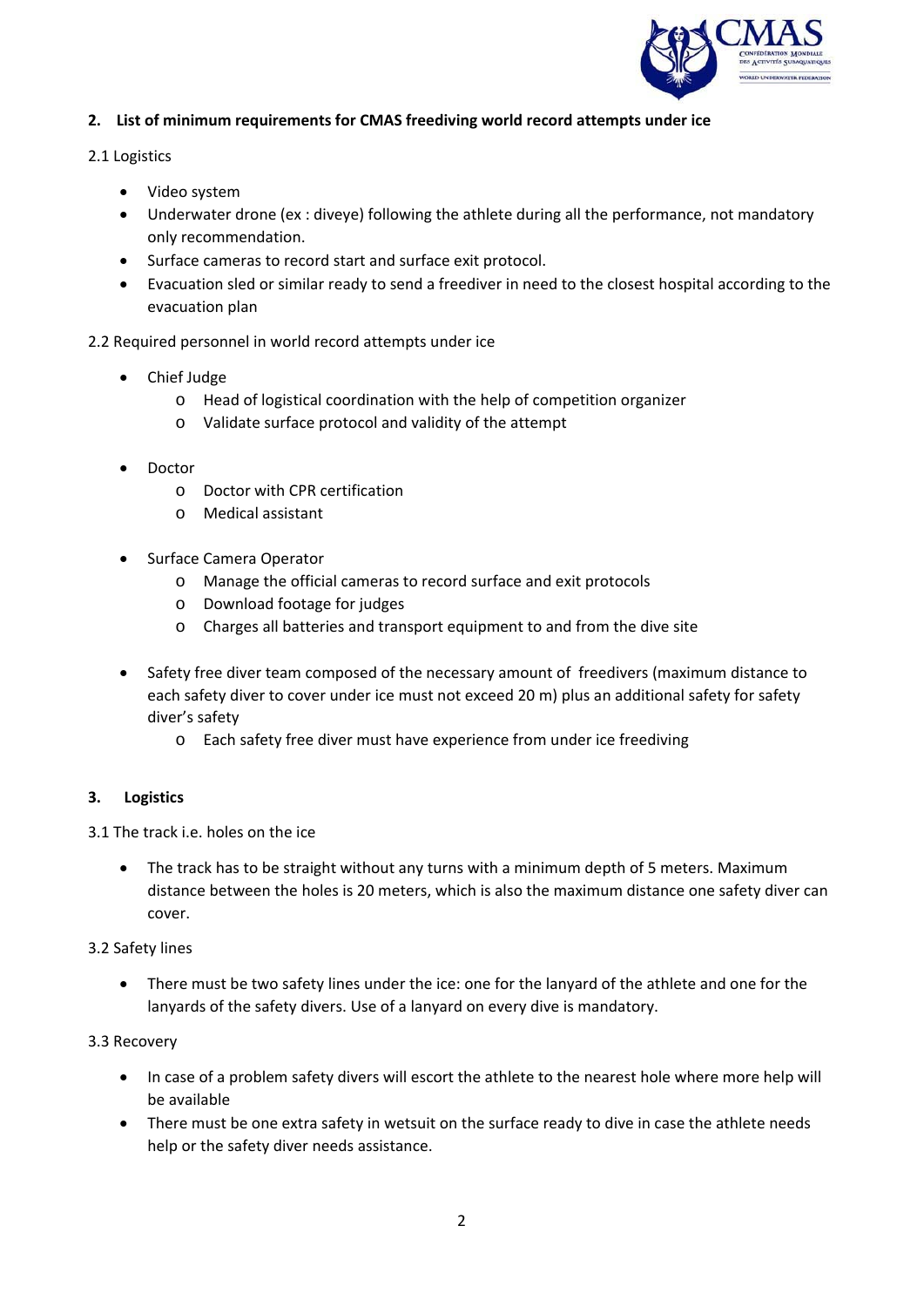

# 3.4 Lanyard

 All personal lanyards must be between 80cm and 150cm long and weight less than 500g. The chief judge will systematically check the lanyard before the attempt (low quality velcro, carabiner difficult opening will not be accepted).

# **4. Personnel and responsibilities**

The role of the Chief Judge is listed in the CMAS freediving under ice rules document available on www.cmas.org website.

# 4.1 Emergency Unit

# 4.1.1 Medical Team

The medical assistance must guarantee the first aid interventions in case of accident by giving the athlete the aid necessary from the beginning of the accident until the reestablishment of conditions of health in the local health facilities. Communication of medical team to the doctor of local health facilities shall include the causes and circumstances of the accident occurring at the athlete.

The medical team is appointed by the organizer and they are responsible for controlling the event at the medical level. The medical team is made up of:

- One doctor (MD) who must be skilled, experienced with emergency treatment, equipped and capable to perform CPR (cardio‐pulmonary resuscitation) as well as to provide first aid, who is responsible for the record attempt and is present during the diving, also responsible for checking the athletes medical certificate and giving the final ok to dive,
- An ambulance reserved for the record attempt, with a doctor on board, which must be located on land, closes possible place near the diving spot,
- An official hospital facility which must be easily accessible for the ambulance and aware of the evacuation plan of the record attempt

#### 4.1.2 List of equipment

- Medical equipment will be provided with the ambulance
- o **in any case minimum**
- Manual suction
- **Double Evacuation Time supply of 100% Medical Grade Oxygen**
- **Bag Valve Mask plus Resuscitation Bag**
- Oral Pharyngeal Airway Multiple Size Kit
- Advanced Airway Kit (if the doctor is qualified) plus the emergency medication needed
- Isolation mattress
- Sleeping bag or similar on a sled or stretcher or similar
- Covered, heated shelter close to the diving spot, also ambulance is sufficient if near enough.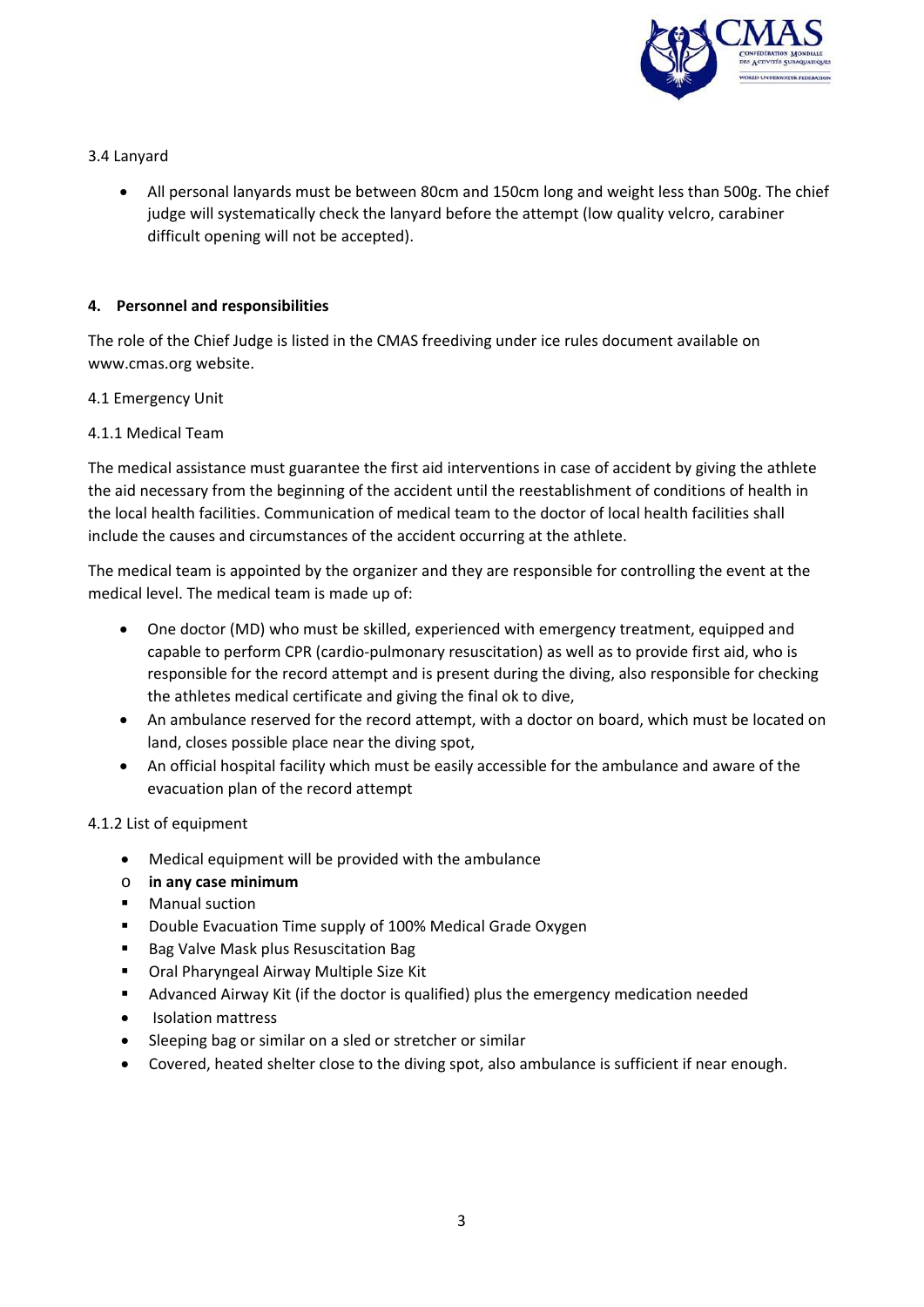

# 4.1.3 Evacuation Plan

An evacuation plan is almost as important as the doctor and should be well thought out and practiced to avoid confusion in an emergency situation. The evacuation plan should be extremely detailed to include a detailed route map, phone numbers to hospitals and ambulance services. Driving times from extraction site to advanced hospital care should be measured accurately and listed on the evacuation plan as well as alternative routes.

#### 4.2 Safety freedivers

All safety freedivers should be experienced freedivers having also experience freediving under ice.

# 4.2.1 Equipment

- Exposure protection via wetsuit, socks and gloves in order to protect diver from cold.
- Ballast should be used to compensate for positive buoyancy near the surface. Safety diver must float with empty lungs.
- Each safety must use a lanyard and attach it to the safety line for safety divers while diving.
- Long blade fins are a recommended
- Safety diver should be using a small light. Under 10 m visibility it is mandatory.

# 4.2.2 Safety freediver roles

Below are job descriptions for each member of the safety team

#### 4.2.2.1 Safety diver

- Will wait in the hole when the athlete is ready to start lanyard attached to the safety line for safety divers.
- Safety diver in the starting hole will follow the athlete after his start positioning himself right behind the athlete half a meter on the side that the athlete has enough space to work with his feet or fins.
- When the athlete passes the hole where the next safety diver is waiting, the next safety diver will follow the athlete and position himself as the first one did. The first safety diver will surface himself from the hole. This continues as many times as needed.
- In case of underwater black out safety diver will escort the athlete to the nearest hole to get more help at the surface. No rescue breaths will be given in water. Athlete must be helped out from the water as soon as possible and positioned to the rescue sled/stretchers.

#### 4.2.2.2 Additional safety

- Additional safety will be walking on the ice suited and ready to dive instantly when needed
- Responsible to assist a safety diver when the athlete needs help by helping to lift the athlete out from the water and positioning him to the rescue sled/stretchers.
- Responsible to check that every safety diver surfaces as planned after his task. If help needed informs the organiser and goes to water, attaches lanyard and helps the safety diver in need.